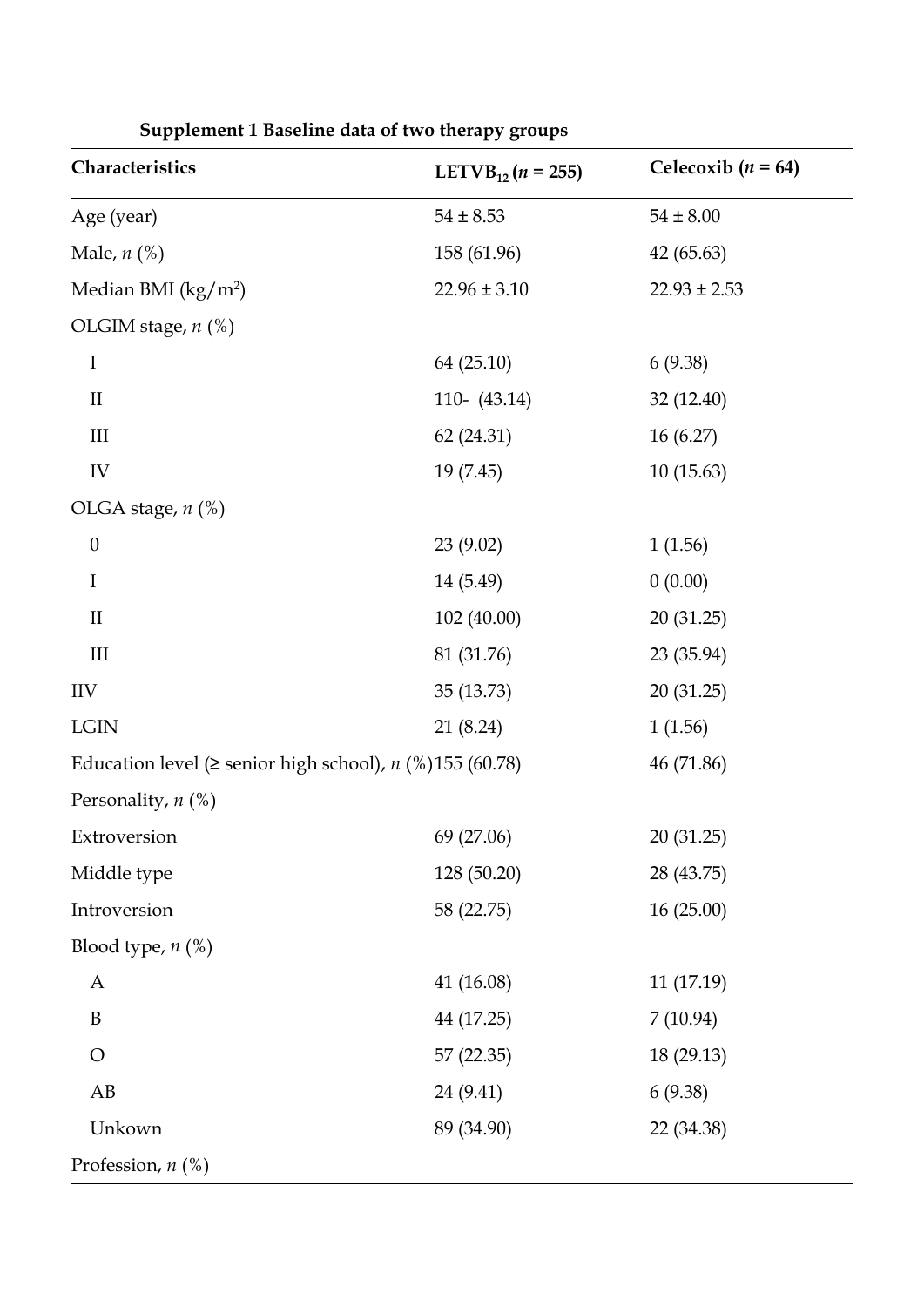| Farmer                                         | 85 (33.33)  | 17(26.56)  |
|------------------------------------------------|-------------|------------|
| Officer                                        | 37(14.51)   | 14 (21.88) |
| Medic                                          | 2(0.78)     |            |
| Teacher                                        | 18 (7.06)   | 7(10.94)   |
| Merchant                                       | 20(7.84)    | 5(7.81)    |
| Technical staff                                | 30 (11.76)  | 8(12.5)    |
| Retired                                        | 38 (14.90)  | 8(12.5)    |
| Unemployed                                     | 25(9.80)    | 5(7.81)    |
| Income ( $\geq 5000$ yuan/month), <i>n</i> (%) | 80 (31.37)  | 22 (34.38) |
| Family history of GC, $n$ (%)                  | 60(23.53)   | 22 (34.38) |
| Inflammation score (score $>$ 2), $n$ (%)      | 81 (31.76)  | 21 (32.81) |
| History of smoking, $n$ (%)                    | 186 (72.94) | 48 (75.00) |
| History of drinking, $n$ (%)                   | 108 (42.35) | 30 (46.88) |
| Hypertension, $n$ (%)                          | 49 (19.22)  | 11 (17.19) |
| CHD, $n$ $%$                                   | 21(8.24)    | 3(4.69)    |
| Diabetes, $n$ (%)                              | 10(3.92)    | 1(1.56)    |
| Autoimmune disease, $n$ (%)                    | 15(5.88)    | 3(4.69)    |
| Hyperlipidemia, $n$ (%)                        | 20 (7.84)   | 3(4.69)    |
| Peptic ulcers, $n$ (%)                         | 51(20)      | 17(26.56)  |
| Biliary tract disease, $n$ (%)                 | 66 (25.88)  | 23 (35.94) |
| History of cholecystectomy, $n$ (%)            | 23(9.02)    | 9(14.06)   |
| Metformin, $n$ (%)                             | 9(3.53)     | 1(1.56)    |
| NSAID, $n$ $(\%)$                              | 50(19.61)   | 13(20.31)  |
| Statins, $n$ (%)                               | 39 (15.29)  | 9(14.06)   |
| Vitamin, $n$ $(\%)$                            | 61(23.92)   | 13(20.31)  |
| Antibiotics, $n$ (%)                           | 187 (73.33) | 13(20.31)  |
| High-salt diet, $n$ (%)                        | 190 (74.51) | 41 (64.06) |
| Overnight dishes, $n$ (%)                      | 202 (79.22) | 50 (78.13) |
| Fried food, $n$ (%)                            | 222 (87.06) | 59 (92.19) |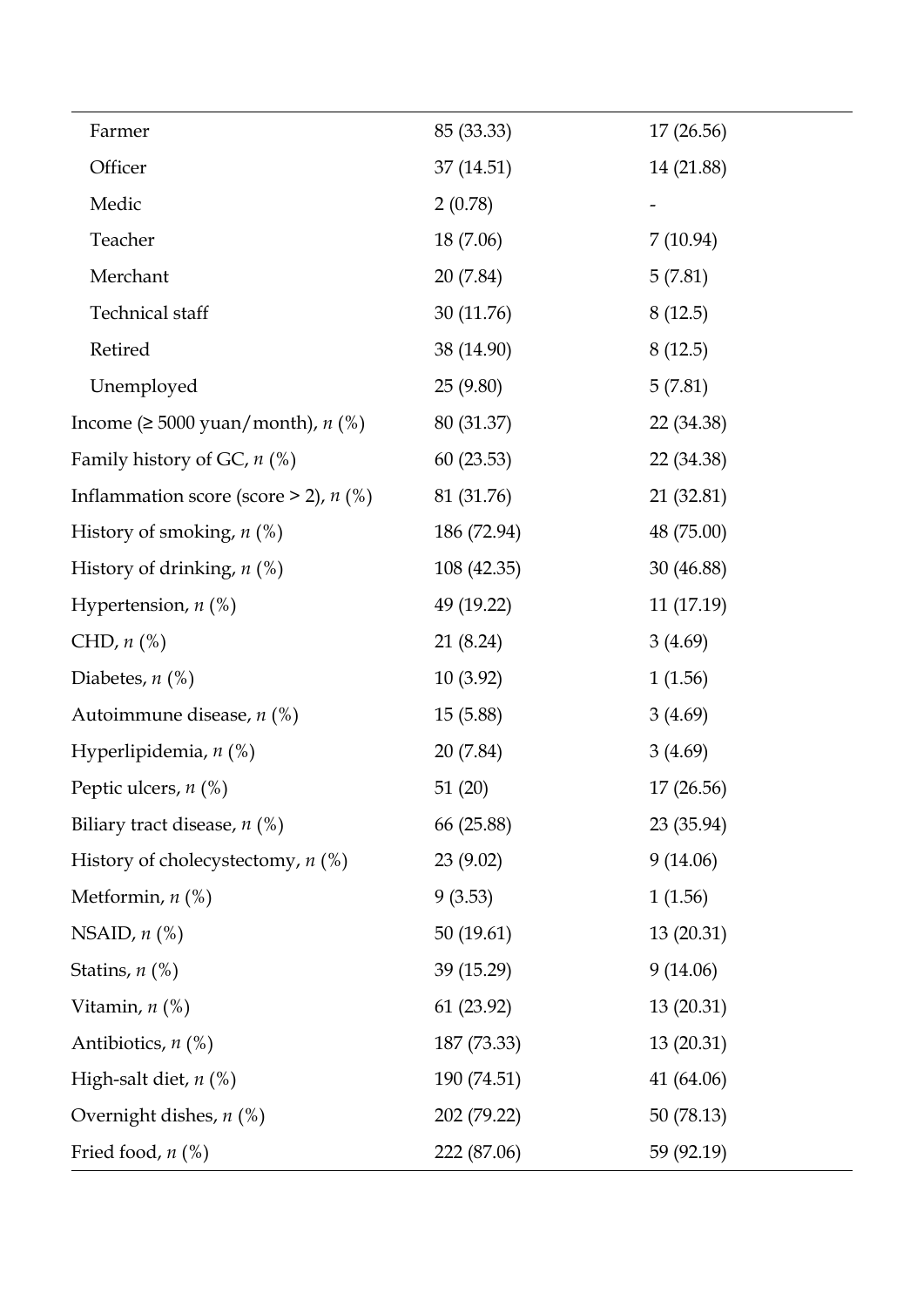| Pickled food, $n$ (%)                                   | 203 (79.61) | 51 (79.69) |
|---------------------------------------------------------|-------------|------------|
| Spicy food, $n$ (%)                                     | 179 (70.20) | 49 (76.56) |
| Smoked food, $n$ $(\%)$                                 | 161 (63.14) | 47 (73.44) |
| Fresh vegetable intake $(> 100 \text{ g/d})$ , n $(\%)$ | 223 (87.45) | 59 (92.19) |
| Fresh fruit intake $(> 100 \text{ g/d})$ , n $(\%)$     | 211 (82.75) | 52 (81.25) |
| Tea intake (> 100 g/d), $n$ (%)                         | 80 (31.37)  | 25(39.06)  |
| Coffee intake $(> 100 \text{ g/d})$ , n $(\%)$          | 6(2.35)     | 4(6.25)    |
| Dairy products intake $(> 100 \text{ g/d})$ , n $(\%)$  | 96 (37.65)  | 26 (40.63) |
| Water source (tap water), $n$ (%)                       | 205 (80.39) | 31 (48.44) |

CHD: Coronary heart disease; GC: Gastric cancer; LTEVB12: Lamb's tripe extract vitamin B<sub>12</sub> capsule; NASID: Nonsteroidal anti-inflammatory drug; OLGA: Operative link on gastritis assessment; OLGIM: Operative link on gastric intestinal metaplasia assessment.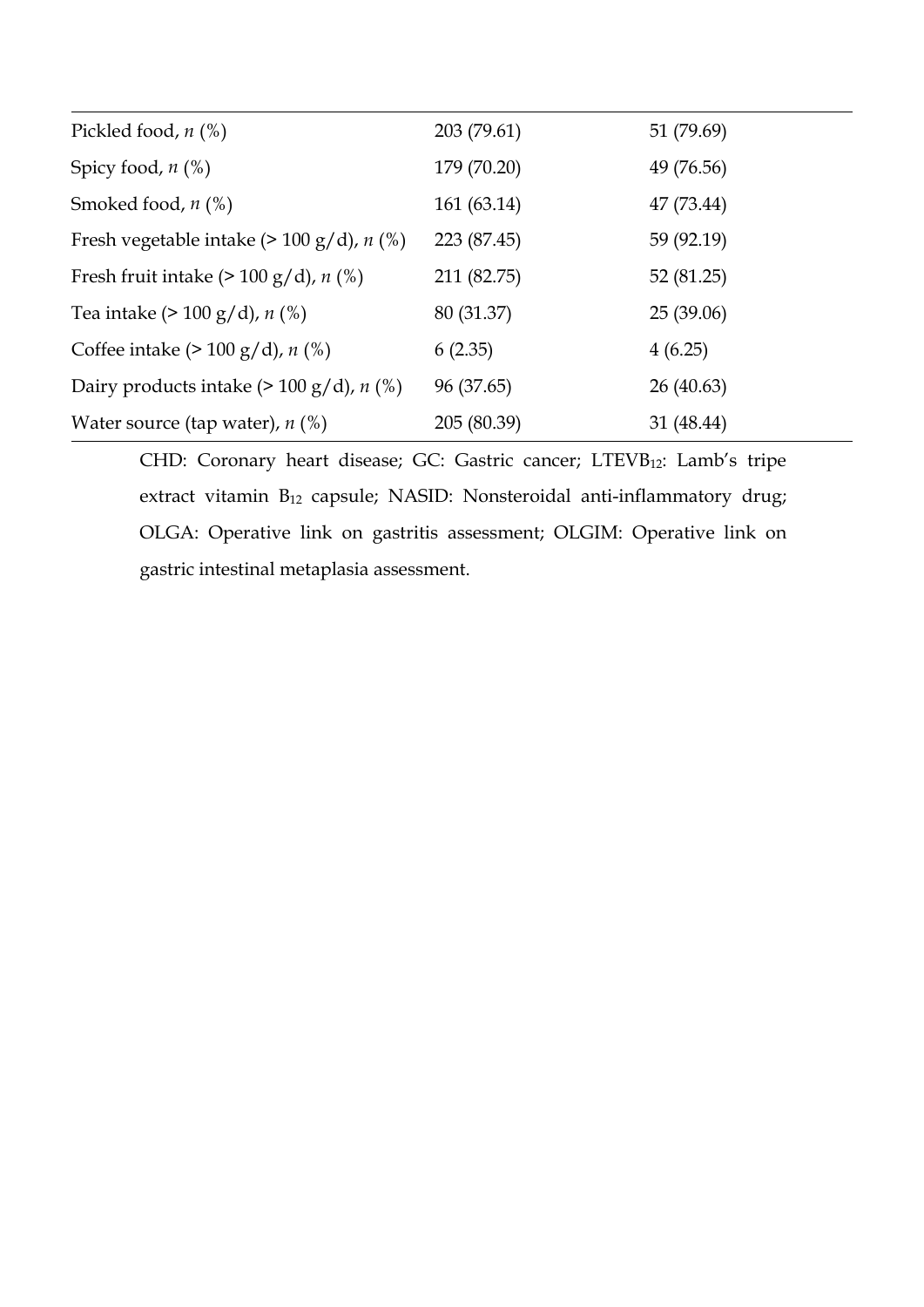| Factors                                          | LTEVB <sub>12</sub> |              |            | Celecoxib         |                 |         |  |
|--------------------------------------------------|---------------------|--------------|------------|-------------------|-----------------|---------|--|
|                                                  | <b>OR</b>           | $95\%CI$     | P value OR |                   | 95%CI           | P value |  |
| Age $(> 65)$                                     | 2.170               | 0.861-5.472  | 0.100      | 1.588             | 0.137-18.461    | 0.712   |  |
| Education level ( $\ge$ senior high $0.764$      |                     | 0.461-1.267  | 0.297      | 2.681             | 0.874-8.223     | 0.085   |  |
| school)                                          |                     |              |            |                   |                 |         |  |
| Sex                                              | 2.170               | 0.861-5.472  | 0.100      | 0.900             | 0.319-2.542     | 0.842   |  |
| BMI                                              | 1.077               | 0.650-1.787  | 0.773      | 2.400             | 0.816-7.059     | 0.112   |  |
| Personality (ref: extroversion)                  |                     |              | 0.608      |                   |                 | 0.277   |  |
| Middle type                                      | 1.317               | 0.732-2.367  | 0.358      | 0.495             | 0.147-1.660     | 0.254   |  |
| Introversion                                     | 1.343               | 0.666-2.706  | 0.410      | 0.333             | 0.084-1.318     | 0.117   |  |
| Blood type (ref: A)                              |                     |              | 0.221      |                   |                 | 0.985   |  |
| $\, {\bf B}$                                     | 1.082               | 0.516-2.272  | 0.834      | 0.762             | 0.110-5.283     | 0.783   |  |
| $\bigcirc$                                       | 2.003               | 0.938-4.277  | 0.073      | 0.714             | 0.153-3.334     | 0.669   |  |
| AB                                               | 0.784               | 0.403-1.527  | 0.474      | 0.571             | 0.076-4.297     | 0.587   |  |
| Unkown                                           | 0.791               | 0.320-1.954  | 0.611      | 0.686             | 0.155-3.036     | 0.619   |  |
| Profession (ref: Farmer)                         |                     |              | 0.626      |                   |                 | 0.621   |  |
| Officer                                          | 0.830               | 0.383-1.800  | 0637       | 1.905             | 0.454-7.983     | 0.378   |  |
| Medic                                            | 0.977               | 0.059-16.130 | 0.987      |                   |                 |         |  |
| Teacher                                          | 0.622               | 0.220-1.756  | 0.370      | 0.571             | 0.085-3.8333    | 0.564   |  |
| Merchant                                         | 1.465               | 0.544-3.945  | 0.450      | 5.714             | 0.521-62.659    | 0.154   |  |
| Technical staff                                  | 1.116               | 0.485-2.570  | 0.796      | 2.381             | 0.423-13.387    | 0.325   |  |
| Retired                                          | 1.343               | 0.621-2.906  | 0.454      | 2.381             | 0.423-13.387    | 0.325   |  |
| Unemployed                                       | 2.076               | 0.809-5.323  | 0.129      | $\qquad \qquad -$ | 0.000           | 0.999   |  |
| Income $level(\geq 5000 \text{ yuan/mol})$ 1.048 |                     | 0.617-1.782  | 0.861      | 4.116             | 1.280-12.230    | 0.018   |  |
| Family history of GC                             | 0.785               | 0.440-1.402  | 0.414      | 0.513             | $0.180 - 1.458$ | 0.210   |  |
| Inflammation score(score $>$ 2)                  | 0.702               | 0.413-1.191  | 0.189      | 1.565             | 0.648-3.782     | 0.320   |  |
| History of smoking                               | 0.963               | 0.554-1.676  | 0.894      | 1.000             | 0.320-3.128     | 1.000   |  |

**Supplement 2 Factors correlated with regression of intestinal metaplasia (univariate analysis)**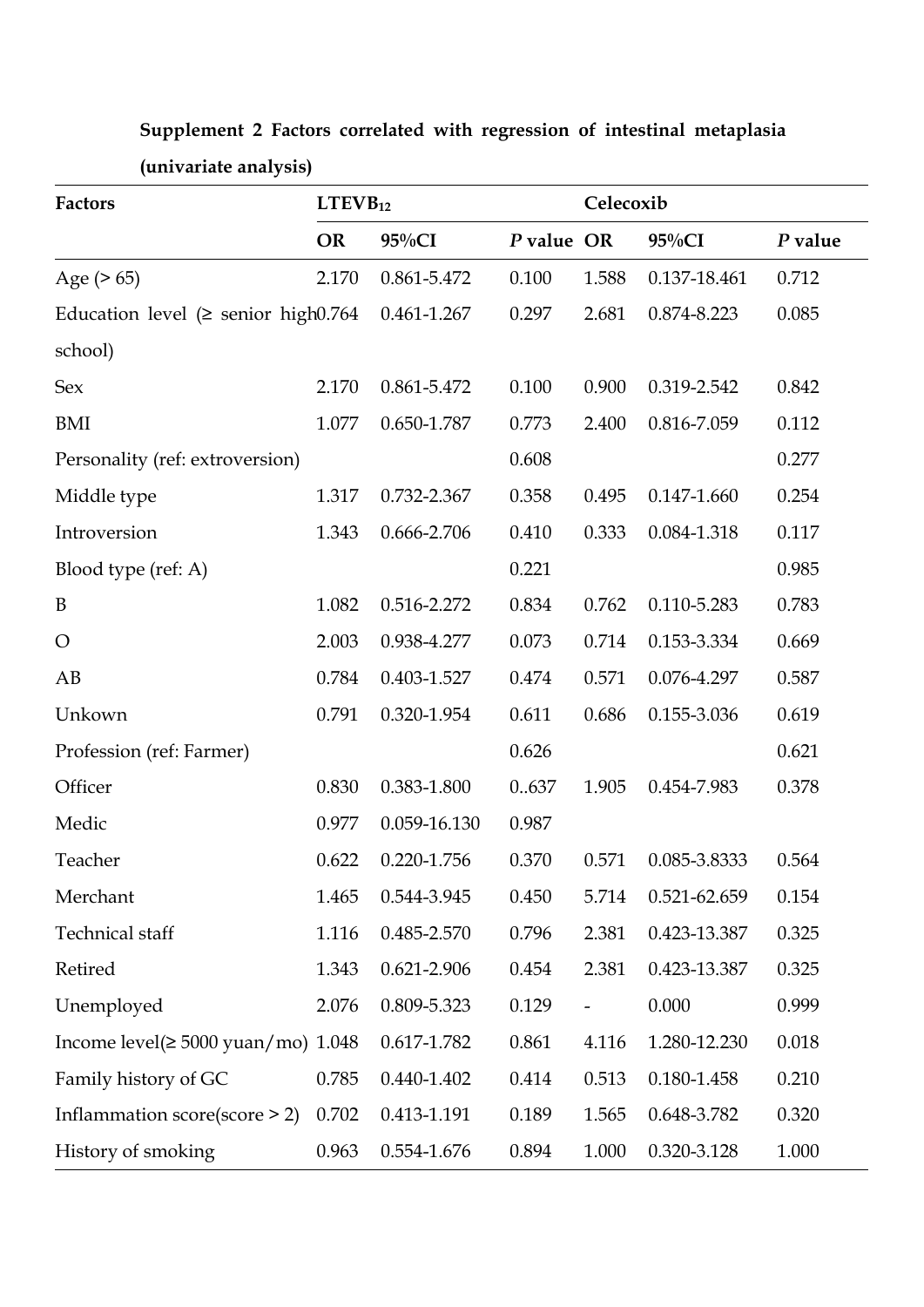| History of drinking                         | 0.917 | 0.564-1.525 | 0.765 | 1.032 | 0.384-2.778  | 0.950 |
|---------------------------------------------|-------|-------------|-------|-------|--------------|-------|
| Hypertension                                | 0.909 | 0.487-1.696 | 0.764 | 0.375 | 0.098-1.441  | 0.153 |
| <b>CHD</b>                                  | 1.868 | 0.728-4.795 | 0.194 |       | 0.000        | 0.999 |
| <b>Diabetes</b>                             | 0.367 | 0.093-1.454 | 0.153 |       |              | 1.000 |
| Autoimmune disease                          | 1.017 | 0.357-2.893 | 0.975 | 1.588 | 0.137-18.461 | 0.712 |
| Hyperlipidemia                              | 1.492 | 0.596-3.733 | 0.393 | 0.371 | 0.032-4.319  | 0.429 |
| Peptic ulcers                               | 0.954 | 0.514-1.772 | 0.882 | 3.391 | 0.964-11.934 | 0.057 |
| <b>Biliary</b> tract disease                | 0.696 | 0.397-1.217 | 0.204 | 1.343 | 0.476-3.794  | 0.577 |
| History of cholecystectomy                  | 0.798 | 0.339-1.883 | 0.607 | 0.600 | 0.136-2.646  | 0.500 |
| Metformin                                   | 0.523 | 0.122-2.235 | 0.382 |       |              | 1.000 |
| <b>NSAID</b>                                | 0.882 | 0.440-1.533 | 0.537 | 2.000 | 0.545-7.337  | 0.296 |
| <b>Statins</b>                              | 0.772 | 0.393-1.518 | 0.453 | 0.968 | 0.234-3.998  | 0.964 |
| Vitamin                                     | 1.265 | 0.708-2.261 | 0.427 | 2.000 | 0.545-7.337  | 0.296 |
| Antibiotics                                 | 1.222 | 0.699-2.136 | 0.482 | 0.709 | 0.222-2.263  | 0.562 |
| High-salt diet                              | 1.926 | 1.090-3.402 | 0.024 | 0.983 | 0.351-2.752  | 0.974 |
| Overnight dishes                            | 0.830 | 0.451-1.526 | 0.549 | 0.955 | 0.288-3.159  | 0.939 |
| Fried food                                  | 0.699 | 0.331-1.473 | 0.346 | 0.296 | 0.031-2.812  | 0.289 |
| Pickled food                                | 1.103 | 0.597-2.039 | 0.754 | 1.667 | 0.490-5.672  | 0.414 |
| Spicy food                                  | 1.275 | 0.745-2.183 | 0.375 | 2.368 | 0.726-7.724  | 0.153 |
| Smoked food                                 | 1.167 | 0.702-1.940 | 0.552 | 1.200 | 0.394-3.656  | 0.748 |
| Fresh vegetable intake (> 1000.467          |       | 0.211-1.031 | 0.060 | 0.846 | 0.132-5.444  | 0.860 |
| g/d)                                        |       |             |       |       |              |       |
| Fresh fruit intake $(> 100 \text{ g/d})$    | 1.607 | 0.834-3.094 | 0.156 | 0.901 | 0.253-3.212  | 0.872 |
| Tea intake ( $> 100$ g/d)                   | 0.728 | 0.428-1.237 | 0.240 | 3.000 | 1.023-8.802  | 0.045 |
| Coffee intake $(> 100 \text{ g}/\text{ d})$ | 0.436 | 0.78-2.425  | 0.343 | 2.455 | 0.241-24.967 | 0.448 |
| Dairy products intake (> 1001.251           |       | 0.754-2.076 | 0.387 | 1.705 | 0.608-4.780  | 0.311 |
| g/d)                                        |       |             |       |       |              |       |
| Water source (tap water)                    | 0.898 | 0.480-1.679 | 0.736 | 1.130 | 0.333-3.839  | 0.845 |

BMI: Body mass index; CHD: Coronary heart disease; CI: Confidence interval;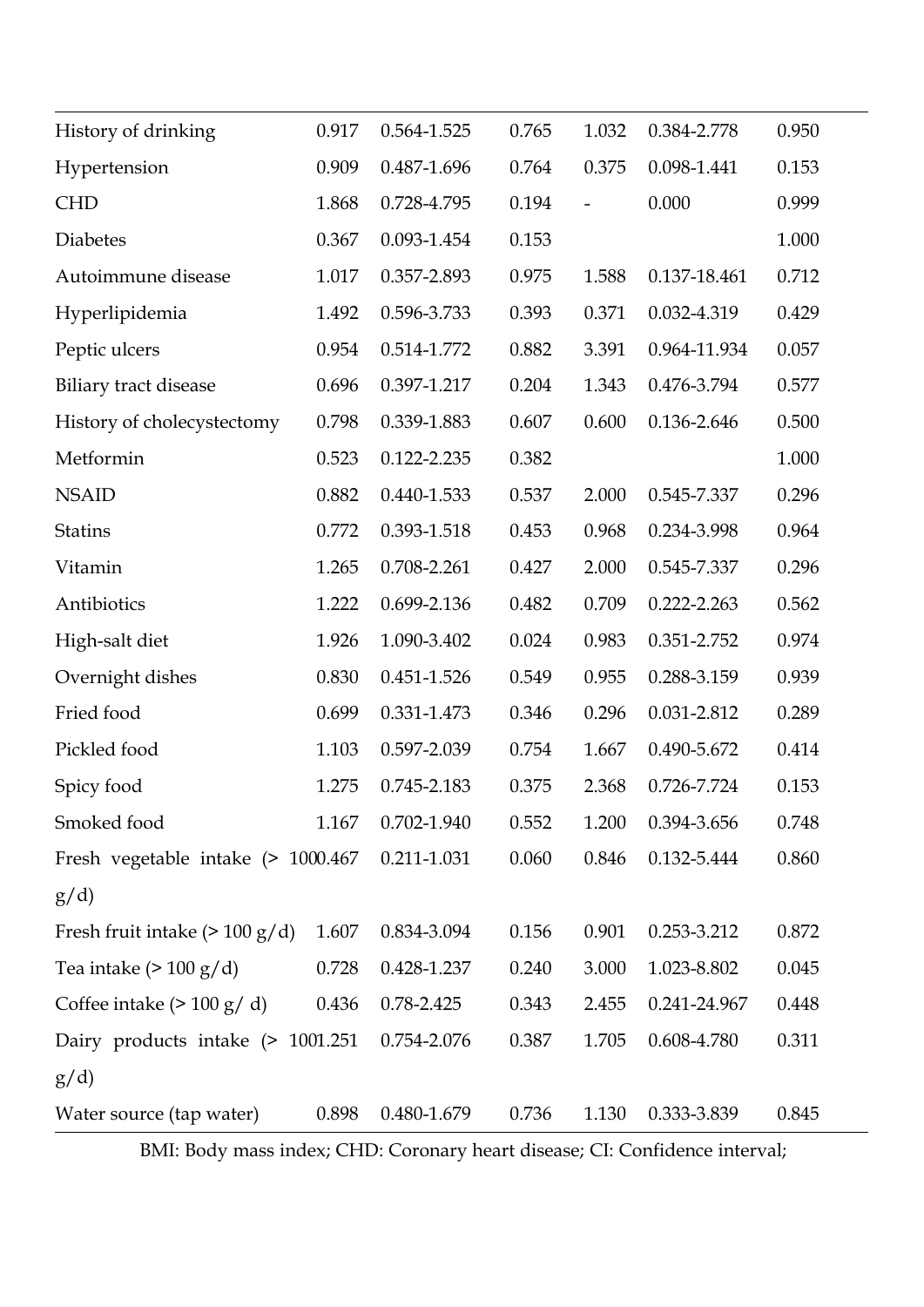GC: Gastric cancer; LTEVB<sub>12</sub>: Lamb's tripe extract vitamin B<sub>12</sub> capsule; NASID: Nonsteroidal anti-inflammatory drug; OR: Odd ratio.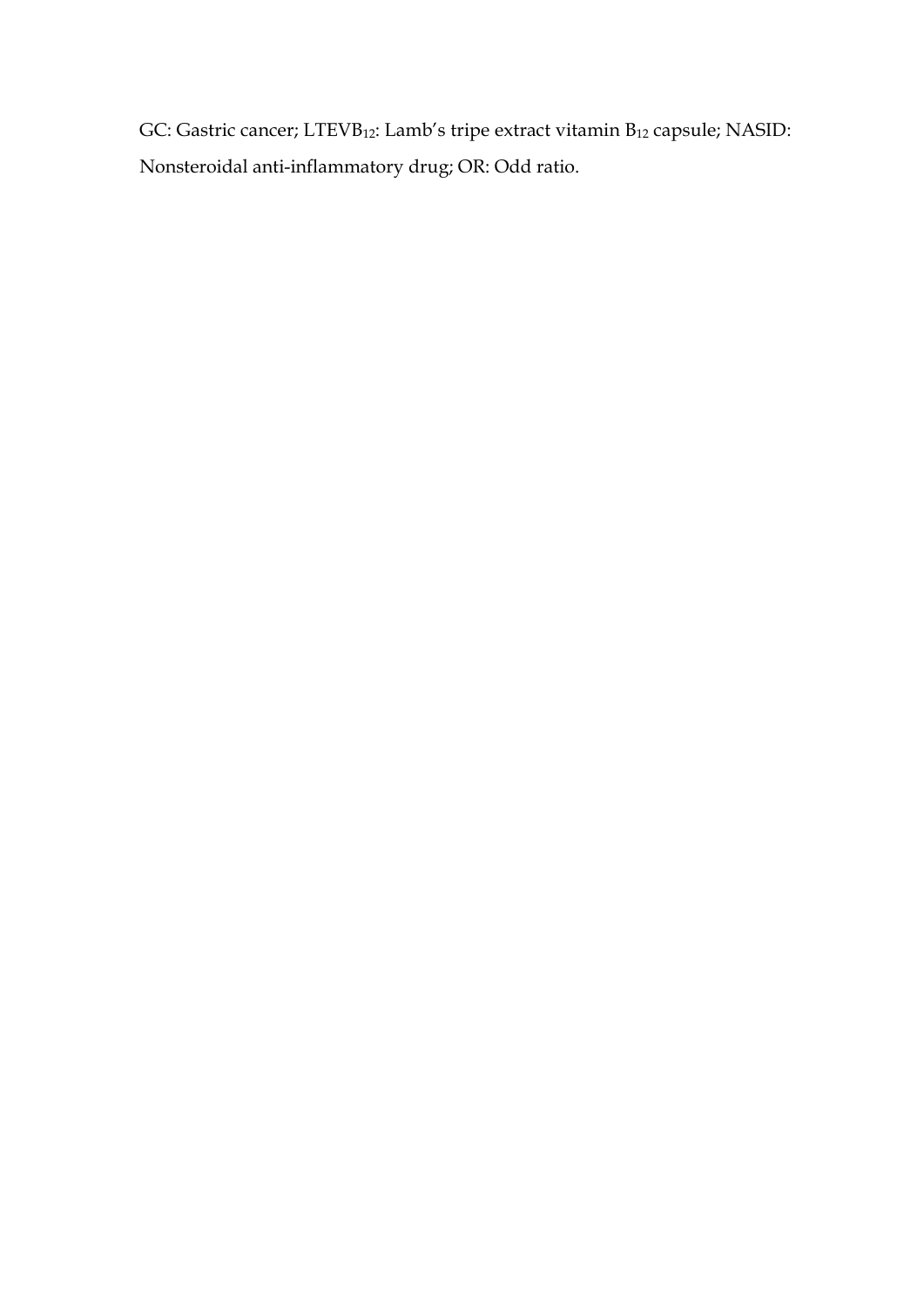| Factors                                        | LTEVB <sub>12</sub> |                |           |           | Celecoxib    |         |  |  |
|------------------------------------------------|---------------------|----------------|-----------|-----------|--------------|---------|--|--|
|                                                | <b>OR</b>           | $95\%CI$       | $P$ value | <b>OR</b> | 95%CI        | P value |  |  |
| Age $(> 65)$                                   | 1.442               | 0.608-3.420    | 0.406     |           |              | 0.999   |  |  |
| Education level $(\geq$ senior high school)    | 0.598               | 0.360-0.993    | 0.047     | 1.488     | 0.497-4.452  | 0.297   |  |  |
| Sex                                            | 1.416               | 0.852-2.352    | 0.179     | 1.200     | 0.426-3.376  | 0.730   |  |  |
| BMI                                            | 0.805               | 0.485-1.335    | 0.400     | 2.396     | 0.833-6.893  | 0.105   |  |  |
| Personality (ref: extroversion)                |                     |                | 0.278     |           |              | 0.686   |  |  |
| Middle type                                    | 1.198               | 0.667-2.153    | 0.545     | 1.333     | 0.421-4.222  | 0.625   |  |  |
| Introversion                                   | 0.717               | 0.353-1.454    | 0.356     | 0.778     | 0.208-2.913  | 0.709   |  |  |
| Blood type (ref: A)                            |                     |                | 0.218     |           |              | 0.111   |  |  |
| B                                              | 1.247               | 0.528-2.945    | 0.614     | 1.429     | 0.184-11.085 | 0.733   |  |  |
| $\overline{O}$                                 | 0.543               | 0.241-1.224    | 0.141     | 0.286     | 0.059-1.375  | 0.118   |  |  |
| AB                                             | 0.518               | 0.185-1.451    | 0.211     | 0.114     | 0.010-1.356  | 0.086   |  |  |
| Unkown                                         | 0.844               | 0.402-1.772    | 0.655     | 1.000     | 0.222-4.502  | 1.000   |  |  |
| Profession (ref: Farmer)                       |                     |                | 0.204     |           |              | 0.652   |  |  |
| Officer                                        | 0.476               | 0.209-1.085    | 0.077     | 1.185     | 0.285-4.922  | 0.815   |  |  |
| Medic                                          | 1817409198          | $\overline{0}$ | 0.999     |           |              |         |  |  |
| Teacher                                        | 1.125               | 0.407-3.112    | 0.820     | 0.356     | 0.053-2.368  | 0.285   |  |  |
| Merchant                                       | 0.750               | 0.278-2.020    | 0.569     | 1.333     | 0.176-10.120 | 0.781   |  |  |
| Technical staff                                | 2.250               | 0.942-5.373    | 0.068     | 0.533     | 0.096-2.976  | 0.474   |  |  |
| Retired                                        | 1.250               | 00.581-2.689   | 0.568     | 2.667     | 0.414-17.169 | 0.302   |  |  |
| Unemployed                                     | 1.219               | 0.499-2.976    | 0.664     | 0.593     | 0.078-4.498  | 0.613   |  |  |
| Income level- $( \geq 5000 \text{ yuan/mol} )$ | 0.958               | 0.564-1.627    | 0.874     | 1.589     | 0.560-4.511  | 0.384   |  |  |
| Family history of GC                           | 0.921               | 0.516-1.645    | 0.781     | 0.785     | 0.440-1.402  | 0.414   |  |  |
| Inflammation score (score > 2)                 | 1.430               | 0.842-2.428    | 0.185     | 1.255     | 0.533-2.955  | 0.604   |  |  |
| History of smoking                             | 0.872               | 0.502-1.516    | 0.628     | 0.552     | 0.173-1.760  | 0.315   |  |  |
| History of drinking                            | 0.674               | 0.409          | 0.123     | 0.413     | 0.151-1.129  | 0.085   |  |  |

**Supplement 3 Factors correlated with regression of atrophic gastritis (univariate analysis)**